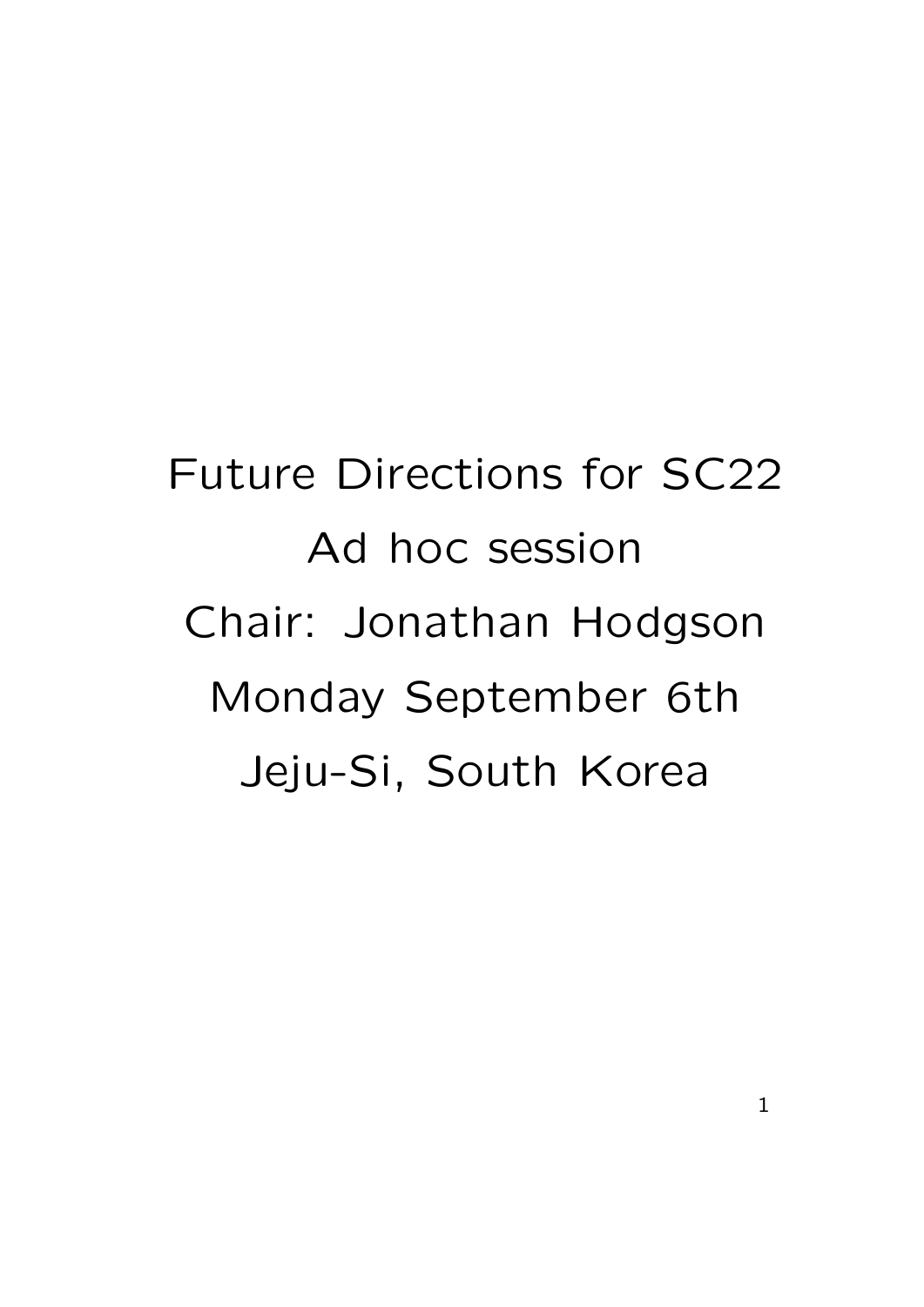### Charge to the Ad Hoc

choose some means for moving on to 'the next generation'.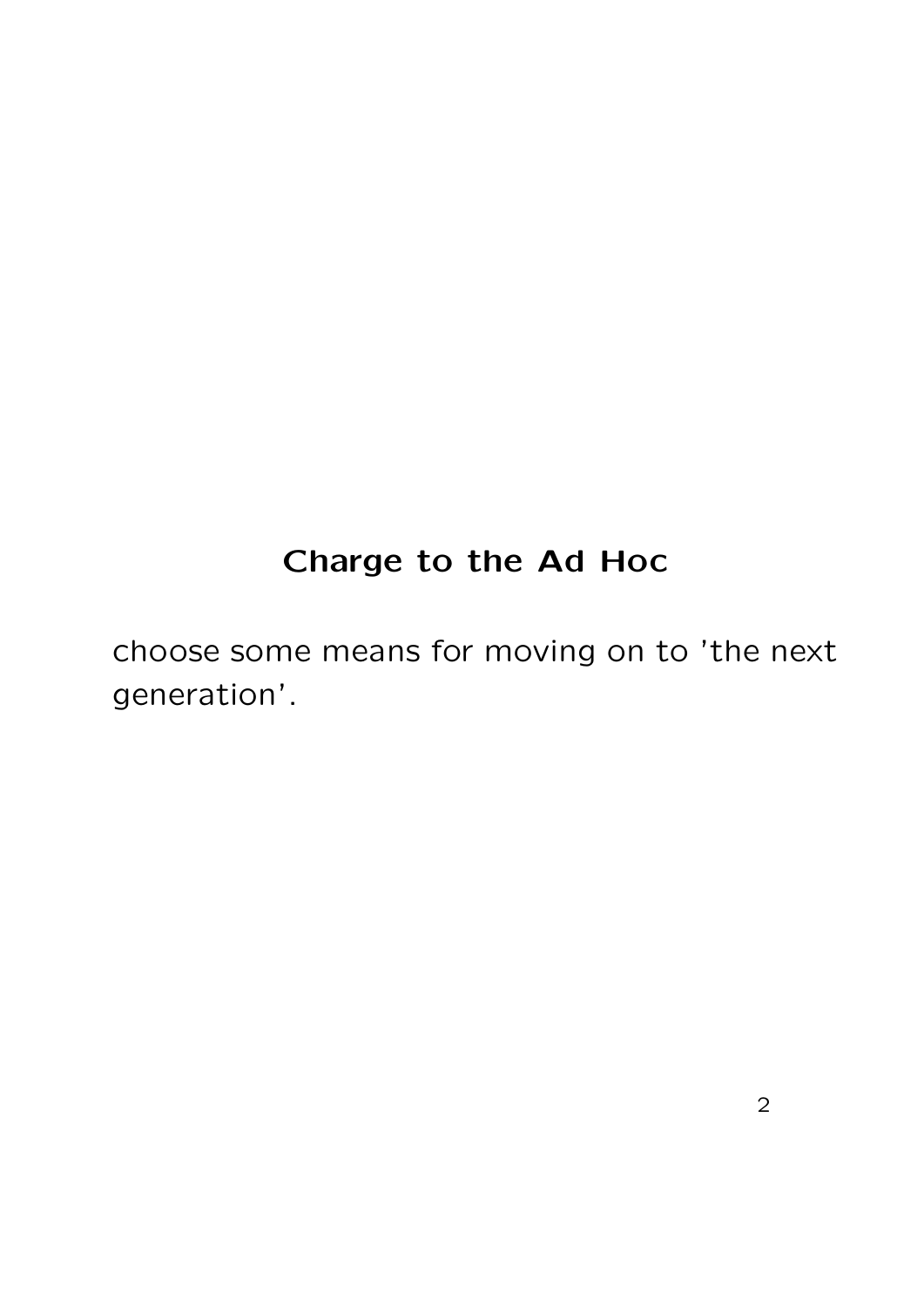### Protocol for the Discussion

- 1. Review topics;
- 2. Select a few promising ones;
- 3. Discuss these individually at greater length.
- 4. Summarize the discussions.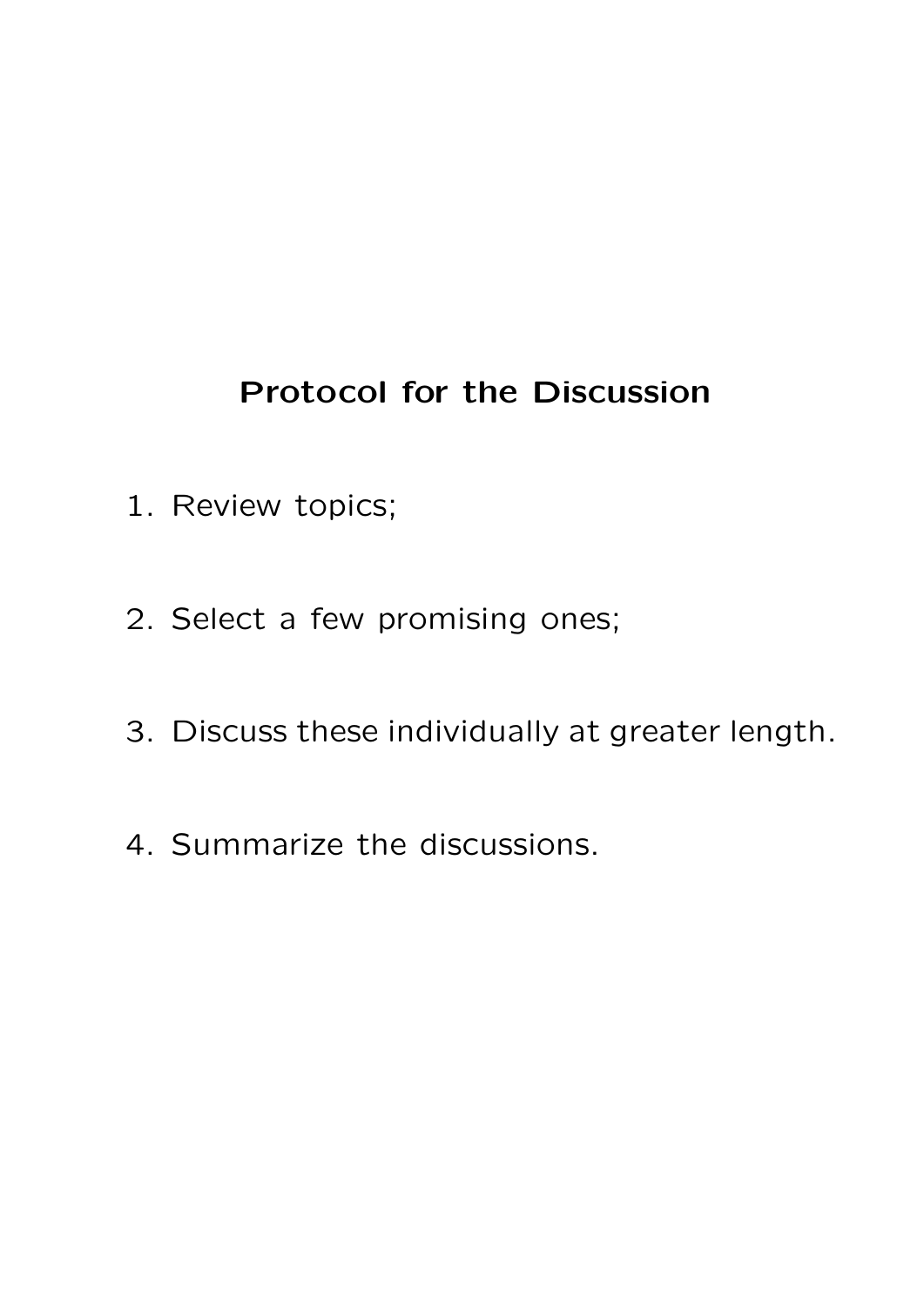## **Topics**

- Language Independent standards;
	- Interlanguage Communication,
	- High Integrity applications
- New functionality; e.g. to simplify parallel processing, high-performance computing, distributed data, or distributed processing.
- New Languages?
- Uniformity of interfaces to device drivers; Platform Independence;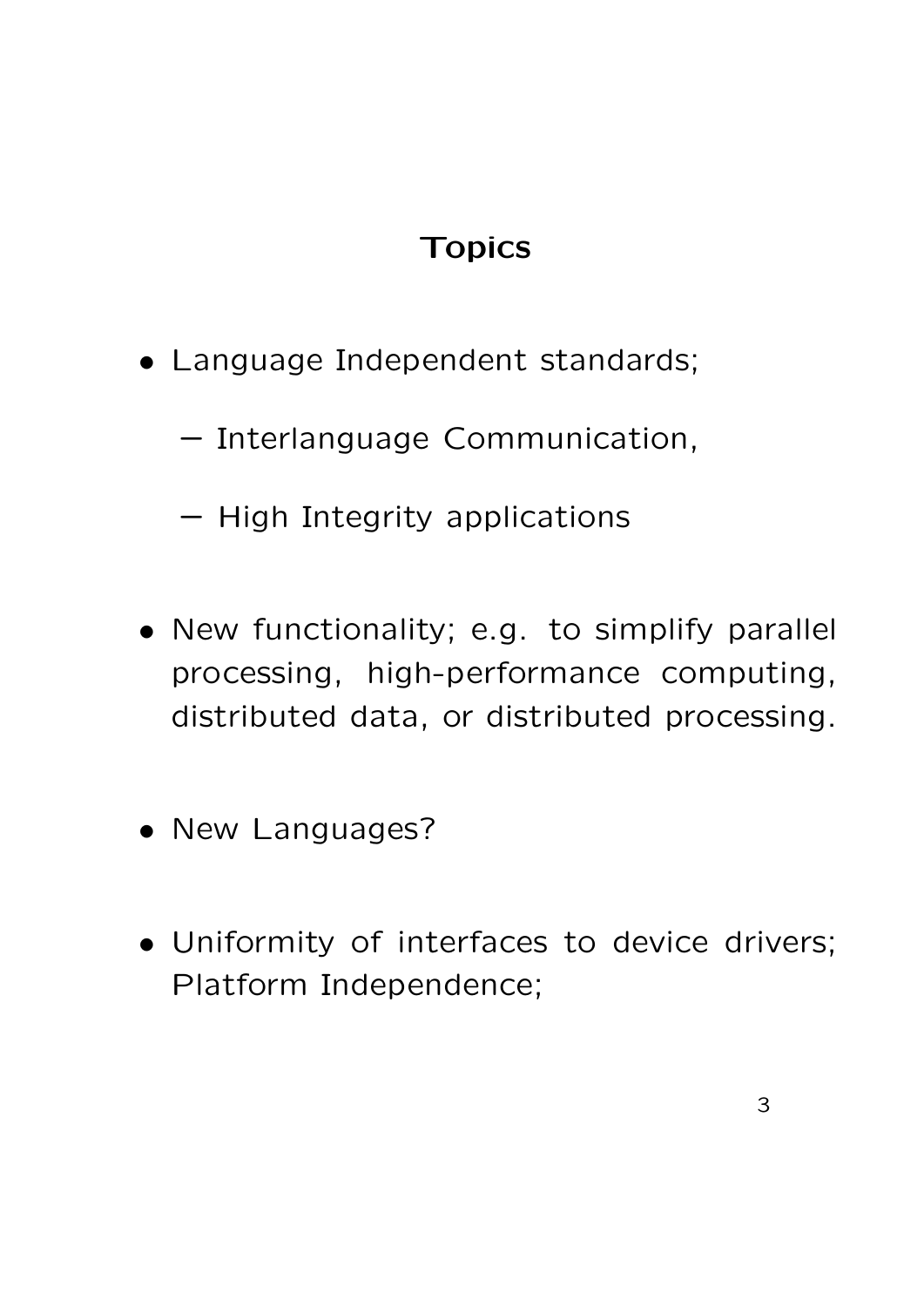# Uniformity of IO

- Plug and Play
- User space accessibility of devices
- File/Device interface modules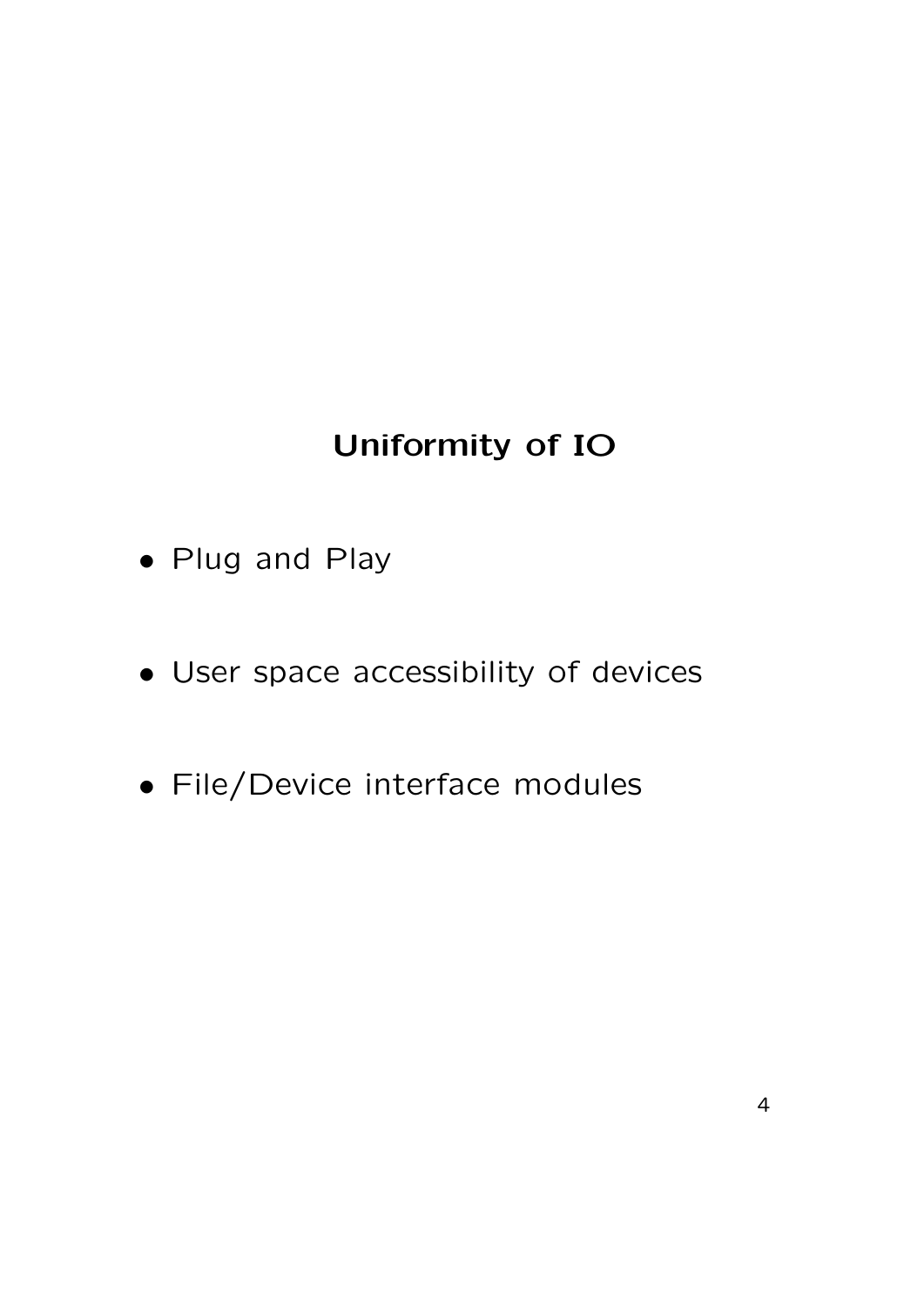#### New Languages

- Existing Languages Haskell, Mercury, ML.
- Meta languages for data specification.
- Languages for Pattern implementation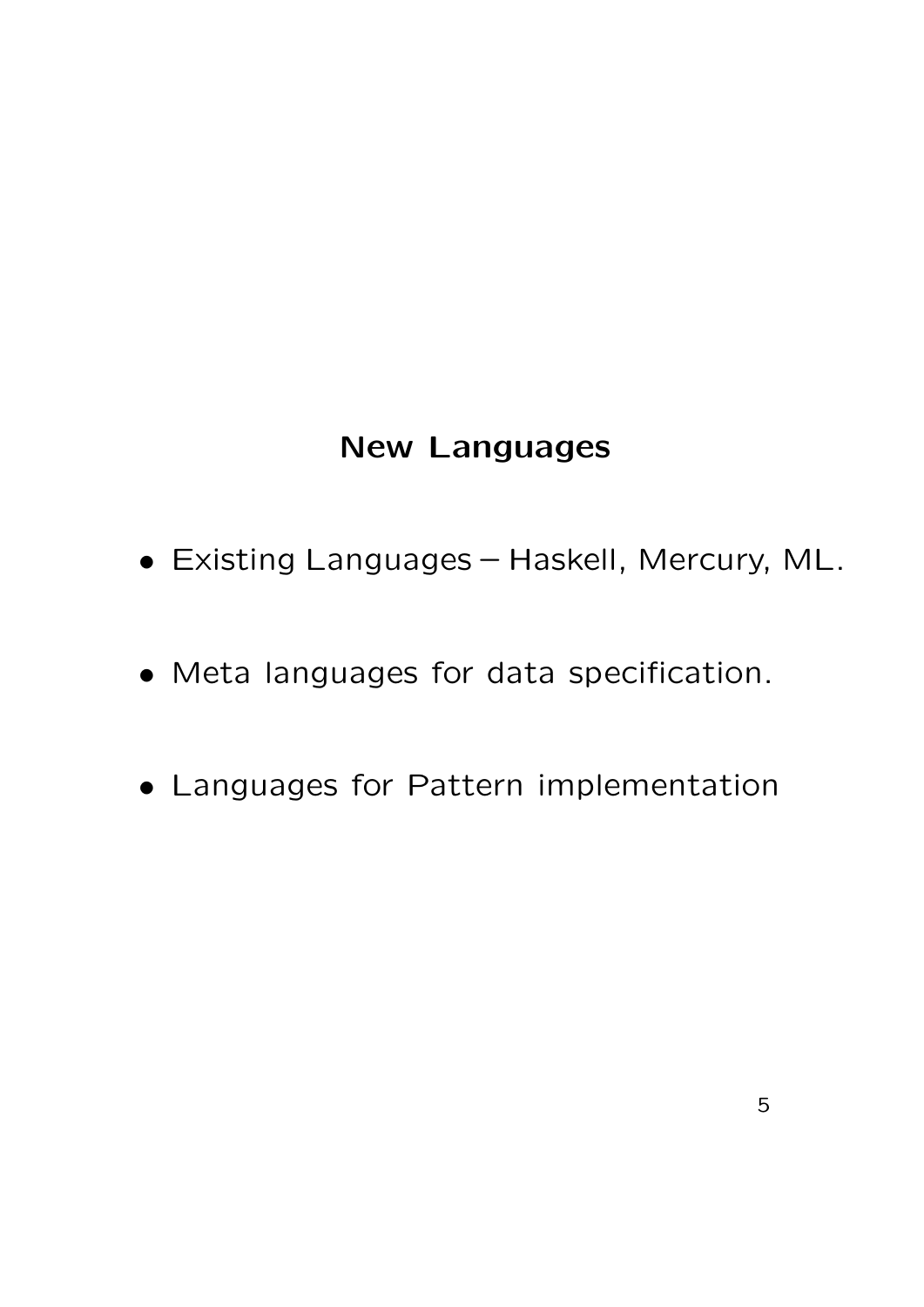## High Integrity Applications

- A guide to selecting a programming language suitable to a high-integrity application
- A comparison of programming language characteristics suitable to high-integrity usage
- Standards for meta-language constructions e.g. assertions and other mechanisms for demonstrating correctness in a manner that is uniform or comparable across programming languages
- Standards for subsets, profiles, or dialects of programming languages suitable for high integrity application
- Guides for usage of programming languages in a manner suitable for high integrity application